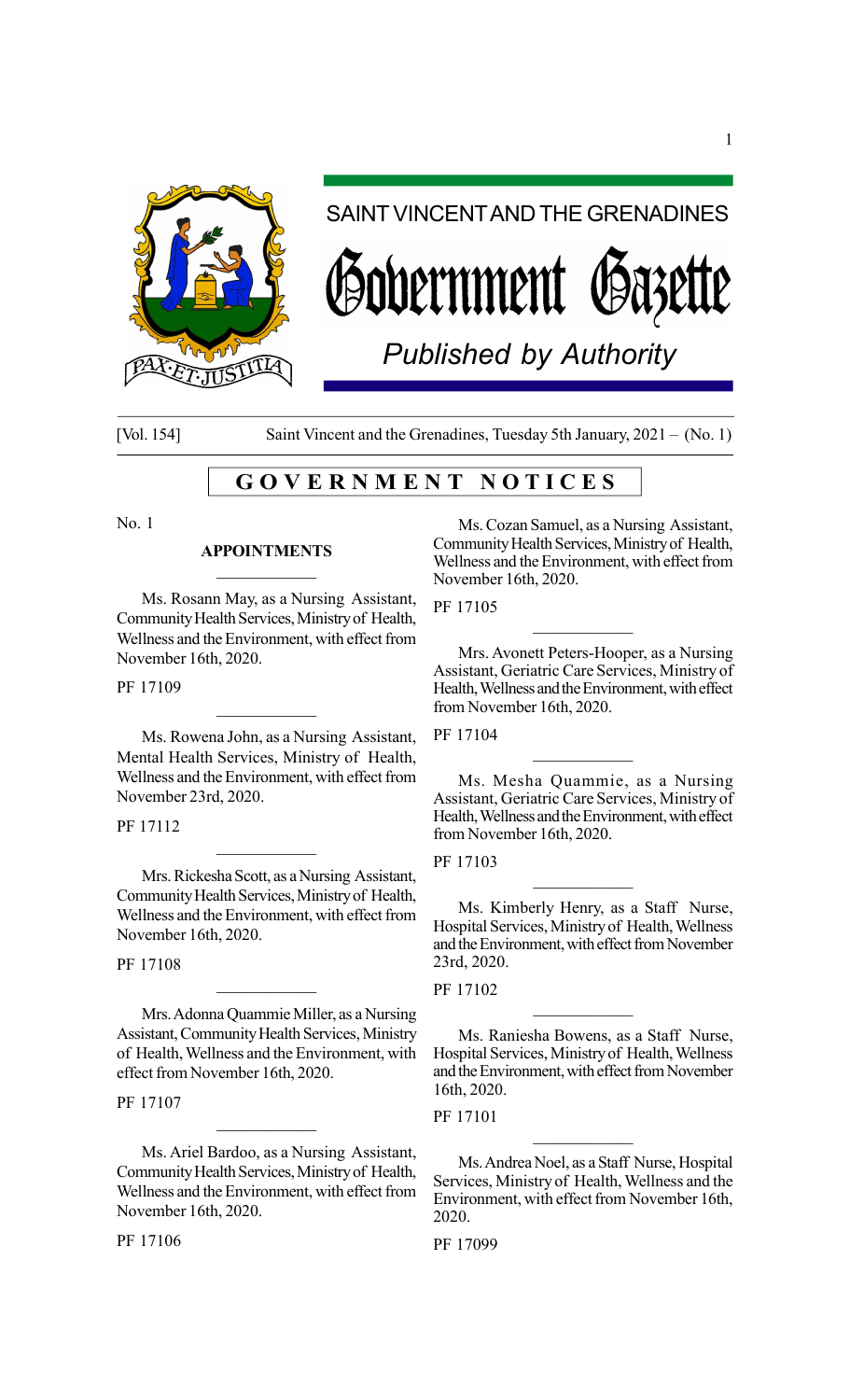Ms. Fayasha Lewis, as a Staff Nurse, Hospital Services, Ministry of Health, Wellness and the Environment, with effect from November 16th, 2020.

PF 17100

Ms. Valdo Anderson, as a Staff Nurse, Hospital Services, Ministry of Health, Wellness and the Environment, with effect from November 16th, 2020.

 $\mathcal{L}_\text{max}$ 

PF 17098

Mr. Adrian Constance, as a Pharmacist, Polyclinic, Community Health Services, Ministry of Health, Wellness and the Environment, with effect from November 23rd, 2020.

 $\mathcal{L}_\text{max}$ 

PF 17111

5th January, 2021.

No. 2

### APPOINTMENTS ON PROMOTION  $\mathcal{L}_\text{max}$

 $\mathcal{L}_\text{max}$ 

Ms. Ithabell Clouden, as a Staff Nurse, Hospital Services, Ministry of Health, Wellness and the Environment, with effect from November 16th, 2020.

PF 16798

Dr. Krista George, as a Medical Officer, Hospital Services, Ministry of Health, Wellness and the Environment, with effect from November 4th, 2020.

 $\overline{\phantom{a}}$  . The set of the set of the set of the set of the set of the set of the set of the set of the set of the set of the set of the set of the set of the set of the set of the set of the set of the set of the set o

PF 13529

Ms. Telecia Bynoe, as a Counsellor, HIV/ AIDS/STI Prevention and Control, Community Health Services, Ministry of Health, Wellness and the Environment, with effect from November 23rd, 2020.

 $\mathcal{L}_\text{max}$ 

PF 13463

Superintendent of Police Leonard Fergus, as an Assistant Commissioner of Police, Police Services, Ministry of Foreign Affairs, National Security, Legal Affairs and Information, with effect from November 3rd, 2020.

 $\mathcal{L}_\text{max}$ 

PF 13761

Assistant Superintendent of Police Hesran Ballantyne, as a Superintendent of Police, Police Services, Ministry of Foreign Affairs, National Security, Legal Affairs and Information, with effect from November 3rd, 2020.

PF 14882

Inspector Elgin Richards, as an Assistant Superintendent of Police, Police Services, Ministry of Foreign Affairs, National Security, Legal Affairs and Information, with effect from November 3rd, 2020.

PF 15521

Inspector Hawkins Nanton, as an Assistant Superintendent of Police, Police Services, Ministry of Foreign Affairs, National Security, Legal Affairs and Information, with effect from November 3rd, 2020.

 $\mathcal{L}_\text{max}$ 

PF 14772

Station Sergeant Angus Morris, as an Inspector, Police Services, Ministry of Foreign Affairs, National Security, Legal Affairs and Information, with effect from November 3rd, 2020.

 $\mathcal{L}_\text{max}$ 

PF 16025

Station Sergeant Dwight Rodgers, as an Inspector, Police Services, Ministry of Foreign Affairs, National Security, Legal Affairs and Information, with effect from November 3rd, 2020.

 $\mathcal{L}_\text{max}$ 

PF 15824

Station Sergeant Vaughn Miller, as an Inspector, Police Services, Ministry of Foreign Affairs, National Security, Legal Affairs and Information, with effect from November 3rd, 2020.

PF 16382

Station Sergeant Parnel Browne, as an Inspector, Police Services, Ministry of Foreign Affairs, National Security, Legal Affairs and Information, with effect from November 3rd, 2020.

 $\mathcal{L}_\text{max}$ 

PF 16383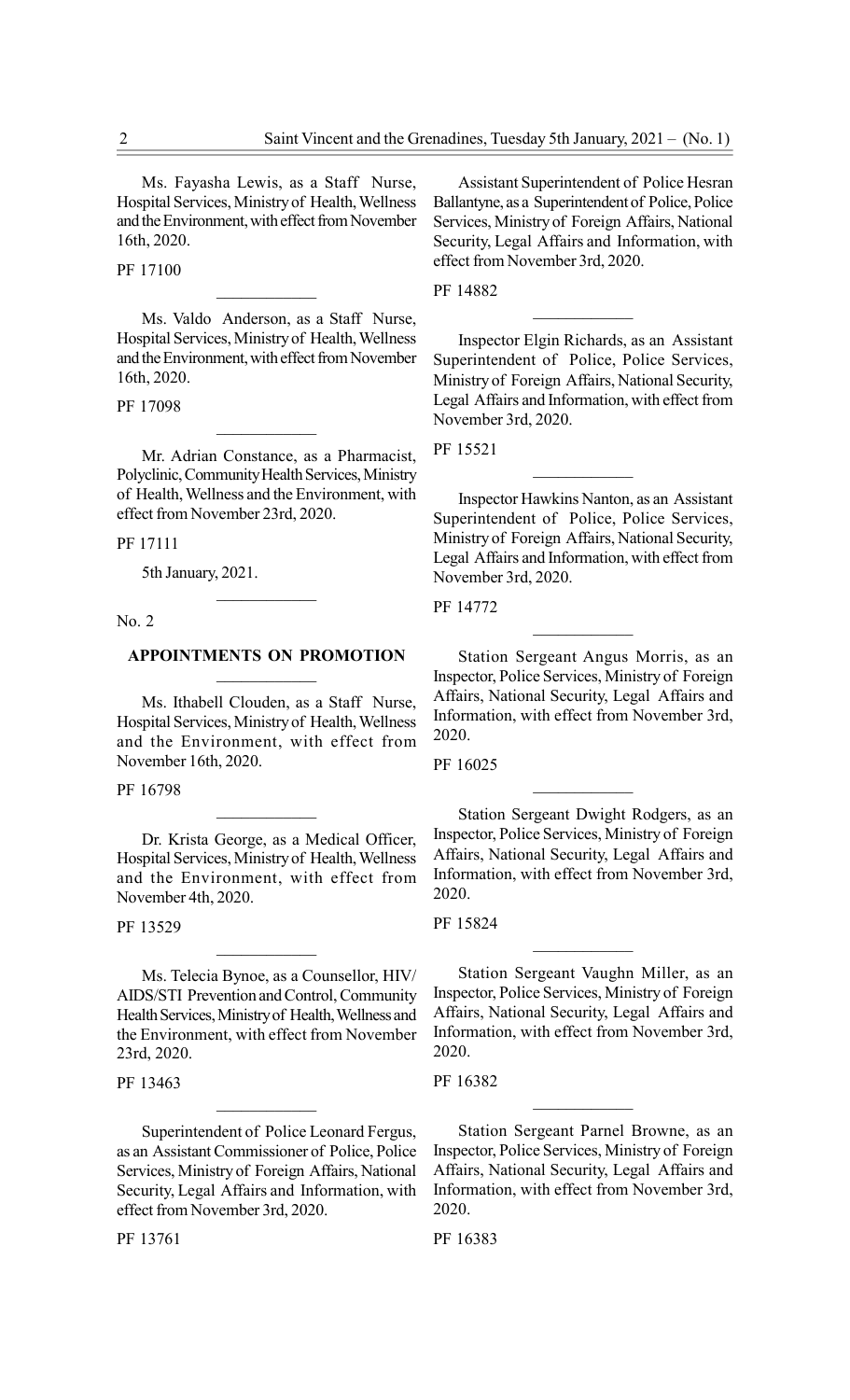Sergeant Dwayne McKenzie, as a Station Sergeant, Police Services, Ministry of Foreign Affairs, National Security, Legal Affairs and Information, with effect from November 3rd, 2020.

PF 17089

Sergeant Maxian Richardson, as a Station Sergeant, Police Services, Ministry of Foreign Affairs, National Security, Legal Affairs and Information, with effect from November 3rd, 2020.

PF 17087

Sergeant Stephen Charles, as a Station Sergeant, Police Services, Ministry of Foreign Affairs, National Security, Legal Affairs and Information, with effect from November 3rd, 2020.

 $\mathcal{L}_\text{max}$ 

PF 17086

Sergeant Olson Rodney, as a Station Sergeant, Police Services, Ministry of Foreign Affairs, National Security, Legal Affairs and Information, with effect from November 3rd, 2020.

 $\mathcal{L}_\text{max}$ 

PF 17085

Sergeant Julian Cain, as a Station Sergeant, Police Services, Ministry of Foreign Affairs, National Security, Legal Affairs and Information, with effect from November 3rd, 2020.

PF 17088

Petty Officer Ceilia Charles, as a Chief Petty Officer, Police Services, Ministry of Foreign Affairs, National Security, Legal Affairs and Information, with effect from November 3rd, 2020.

PF 17090

5th January, 2021.

### BY COMMAND

 $\mathcal{L}_\text{max}$ 

### KATTIAN BARNWELL-SCOTT Secretary to Cabinet Prime Minister's Office

Prime Minister's Office St. Vincent and the Grenadines.

5th January, 2021.

### DEPARTMENTAL AND OTHER NOTICES  $\mathcal{L}_\text{max}$

The Ministry of National Security hereby advises that the Private Investigators and Security Guards Licensing and Advisory Board has approved the firm Sheriff PSS Inc. to provide security services in St. Vincent and the Grenadines having satisfied the requirements of the Private Investigators and Security Guards Act.

Sheriff PSS Inc. is the amalgamation of the firms Professional Security Ltd. and Sheriff Bodyguard and Security Ltd. which were previously licensed as per the Private Investigators and Security Guards Act.

# SAINT VINCENT AND THE GRENADINES IN THE HIGH COURT OF JUSTICE A.D. 2021 JANUARY CRIMINAL ASSIZES

NOTICE is hereby given that a sitting of the Eastern Caribbean Supreme Court (St. Vincent Circuit) in its Criminal Jurisdiction will be held at the Court House, Kingstown, on Tuesday, 19th January 2021 at 9:00 in the forenoon and continuing.

 $\mathcal{L}_\text{max}$